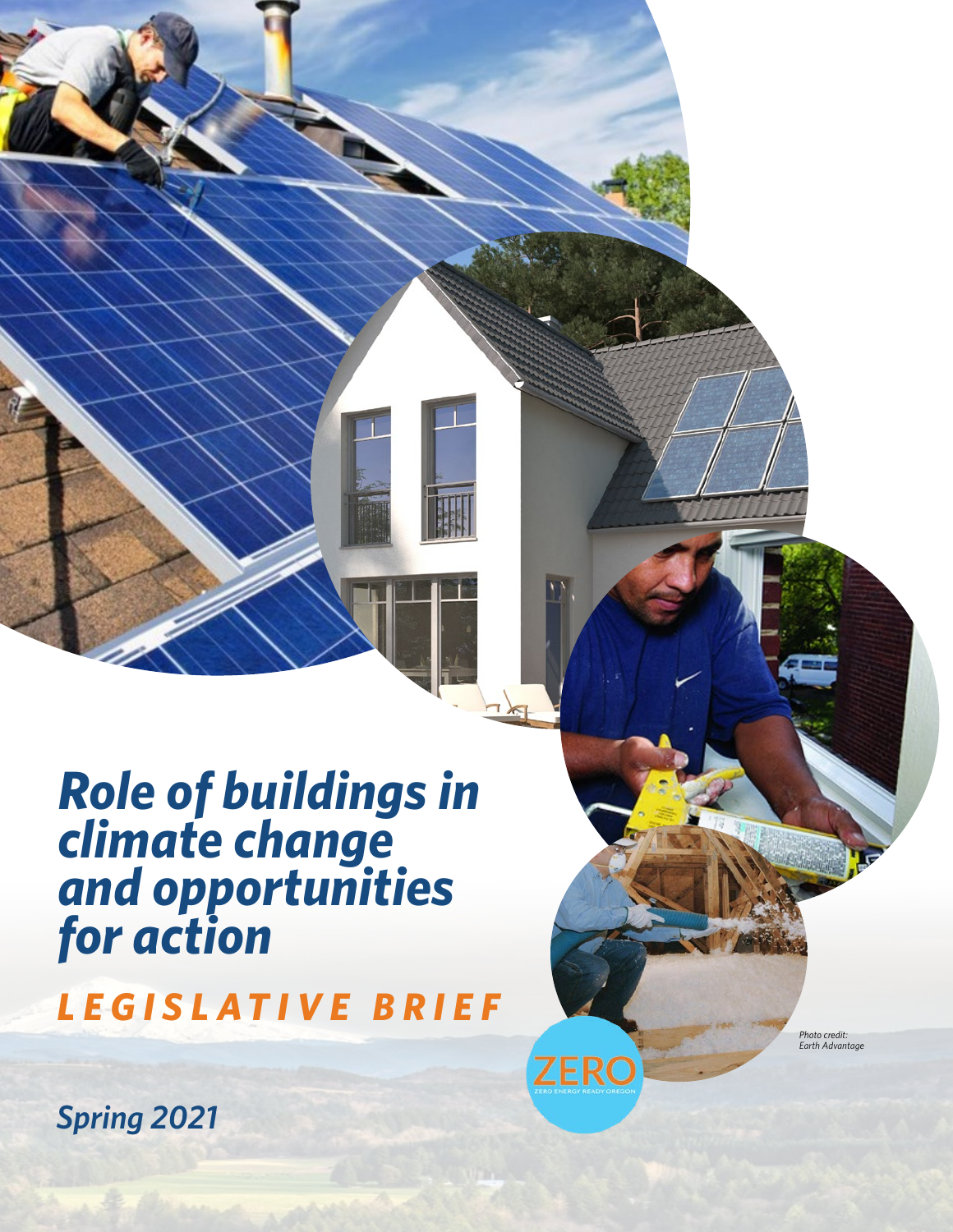## Role of buildings in climate change and opportunities for action *LEGISLATIVE BRIEF*

On average, we spend approximately 90 percent of our time indoors,<sup>1</sup> yet many of the buildings in which we live and work are harming our health, wasting energy, and deepening the climate crisis. We can retrofit and build more efficient buildings that will help address the climate crisis and deliver additional benefits including public health improvements, equity, and jobs. Homes, apartments, and commercial buildings constructed today will last for generations, making our choices now even more important. Challenges, opportunities, strategies, and policy tools for decarbonizing our buildings are detailed below.

### *Today's buildings are worsening the climate crisis*

Our homes and commercial buildings need a lot of power. In fact, they consume nearly half of all the energy used in Oregon.<sup>2</sup> This energy use accounts for

#### **Oregon buildings snapshot**

*There are approximately 1.6 million housing units in Oregon3 and approximately 3.4 billion square feet of commercial space. By 2050, more than 700,000 new residences and an estimated 800 million square feet of new commercial building space (about the size of 4,444 Walmart Supercenters) are expected to be built.4*

about one-third of our state's greenhouse gas emissions due to our reliance on burning fossil fuels.<sup>5</sup> As a result, burning fossil fuels to power our homes and businesses is the

*Burning fossil fuels to power our homes and businesses is the second-largest source of climate pollution after the transportation sector.*

second-largest source of climate pollution after the transportation sector. If changes are not made, these numbers are only expected to increase in the coming years as our state's cities and towns continue to grow.

Unfortunately, instead of reducing our reliance on fossil fuels, buildings are currently using an increasing amount of so-called "natural gas " (a harmful fossil fuel more aptly called fossil gas). Fossil gas use (including its production and transport) releases methane—a particularly potent greenhouse gas. The amount of fossil gas we use to generate electricity in Oregon has increased significantly over the past decade.<sup>6</sup> Fossil gas is also increasingly burned on-site to cook, heat homes, and provide hot water.<sup>7</sup> As can be seen in the charts below, fossil gas is the second most popular fuel for heating homes in Oregon and the vast majority of commercial building heating and cooling is done with fossil gas. In addition to its climate impacts,fossil gas has additional drawbacks as noted in the next section.

**natural gas** - 82% **electricity** - 50% П **propane** - 2% **natural gas** - 38% **heating oil - 2% electricity** - 15% **other (oil, LP , wood)** - 3% **Notify 18 and 18 active 19 active 19 active 19 active 19 active 19 active 19 active 19 active 19 active 19 active 19 active 19 active 19 active 19 active 19 active 19 active 19 active 19 active 19 active 19 active 19 acti** *energy use breakdown for average heating types across commercial HVAC8 Oregon homes* 

#### *Heating and cooling is the largest use of energy in Oregon's buildings. Much of that is currently done with fossil gas.*

**Role of buildings in climate change and opportunities for action—Legislative brief** Spring 2021 **page 2**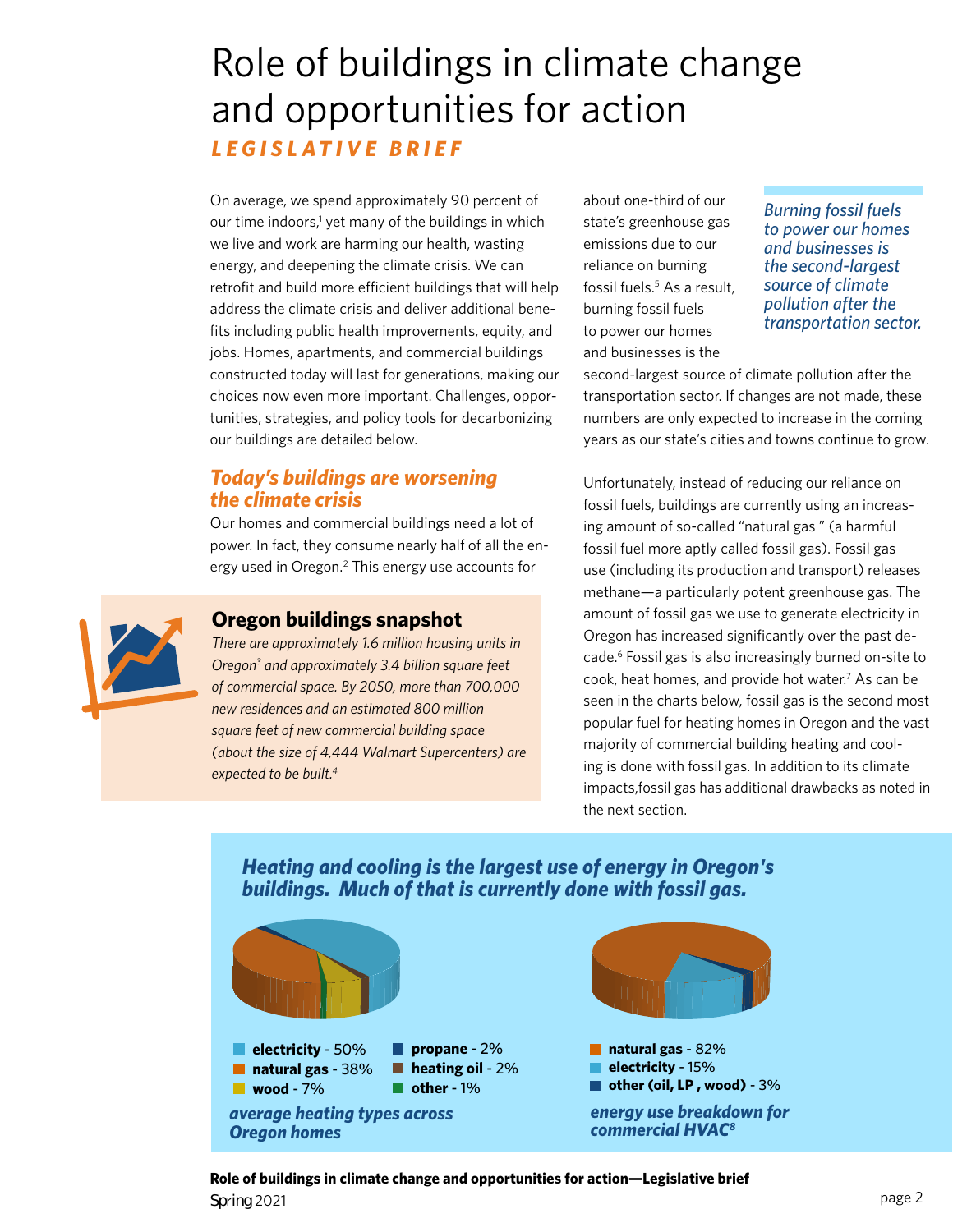#### *Today's buildings negatively impact health and equity*

Inefficient buildings exacerbate health problems and are more costly to heat and cool. Concentrations of some pollutants indoors are already often 2 to 5 times higher than typical outdoor concentrations<sup>9</sup> and Oregonians already spend \$4.7 billion a year powering their homes and businesses. Furthermore, inefficient buildings and using fossil gas appliances in buildings disproportionately impact low-income and Black, Indigenous, and People of Color (BIPOC) communities:

- **Inadequate housing:** Due to historically racist housing and economic policies, disproportionately high numbers of low-income and BIPOC families live in inadequate housing that is more costly to operate and less healthy for occupants.
- **Chronic disease:** Inadequate housing conditions in turn exacerbate chronic diseases (such as asthma) that already occur at higher rates in low-income and BIPOC communities. Individuals and families living in inadequate housing have greater difficulty escaping the effects of outdoor air pollution from factories, highways, or wildfires and experience additional indoor air quality issues from mold and other sources. Further compounding these disparities, cooking on gas stoves can spike indoor air quality to unhealthy levels.<sup>10</sup>
- **Energy cost burden:** Low-income households also must spend a larger portion of their monthly income on electricity, gas, and heating. While the average American household typically spends only about 3.5% of their income on utilities; this spikes upwards of 10% for low-income households.<sup>11</sup> Part of this disparity is due to low-income households having the least access to energy-efficient appliances and other clean energy technologies.

The COVID-19 pandemic has further exacerbated these disparities. People with underlying health conditions due to or exacerbated by inadequate housing are more vulnerable to developing complications from COVID-19.14 In addition, impacts of the pandemic such as job and income loss are resulting in an increasing energy cost burden for families who were already struggling to pay their bills.<sup>15</sup>

## *Clean Buildings multiple benefits*

Moving forward, shifting to Clean Buildings can help us build back better—addressing climate and air pollution, reducing health costs, saving Oregonians money on their utility bills, creating good jobs, and enhancing community resilience. We must build significantly cleaner, better-performing, fossil-free homes and buildings now, or the pollution and energy waste will be locked in for generations (or require costly retrofits to undo later on).

- **Clean Buildings reduce climate and air pollution:** More efficient buildings and appliances use less energy, reducing the amount of fossil fuels that need to be burned for power. Even better, buildings powered by clean electricity instead of burning fossil fuels, can significantly reduce climate and air pollution.
- **Clean Buildings are healthier:** Buildings with pollutant-free indoor air, effective ventilation, and comfortable temperatures are better for health



### **What are Clean Buildings?**

**Role of the buildings in climate and opportunity-based renewables.** *There are a number of terms to describe cleaner buildings, including net-zero, zero carbon, and zero energy ready. While there are nuances to each, these terms generally refer to homes or buildings which maximize energy efficiency, possess the capacity to meet the building's energy needs with renewable energy sources, and prioritize the use of on-site and* 



#### **Rural Oregonians experience the most energy burden**

*Households in rural areas of the state are more likely to be energy burdened, and regions with the largest burden are located in central and eastern Oregon. In one such county—Malheur County—almost half of all households are energy burdened.12 At the same time, energy efficiency programs are investing less in rural areas, leaving critical cost savings for these households on the table.13*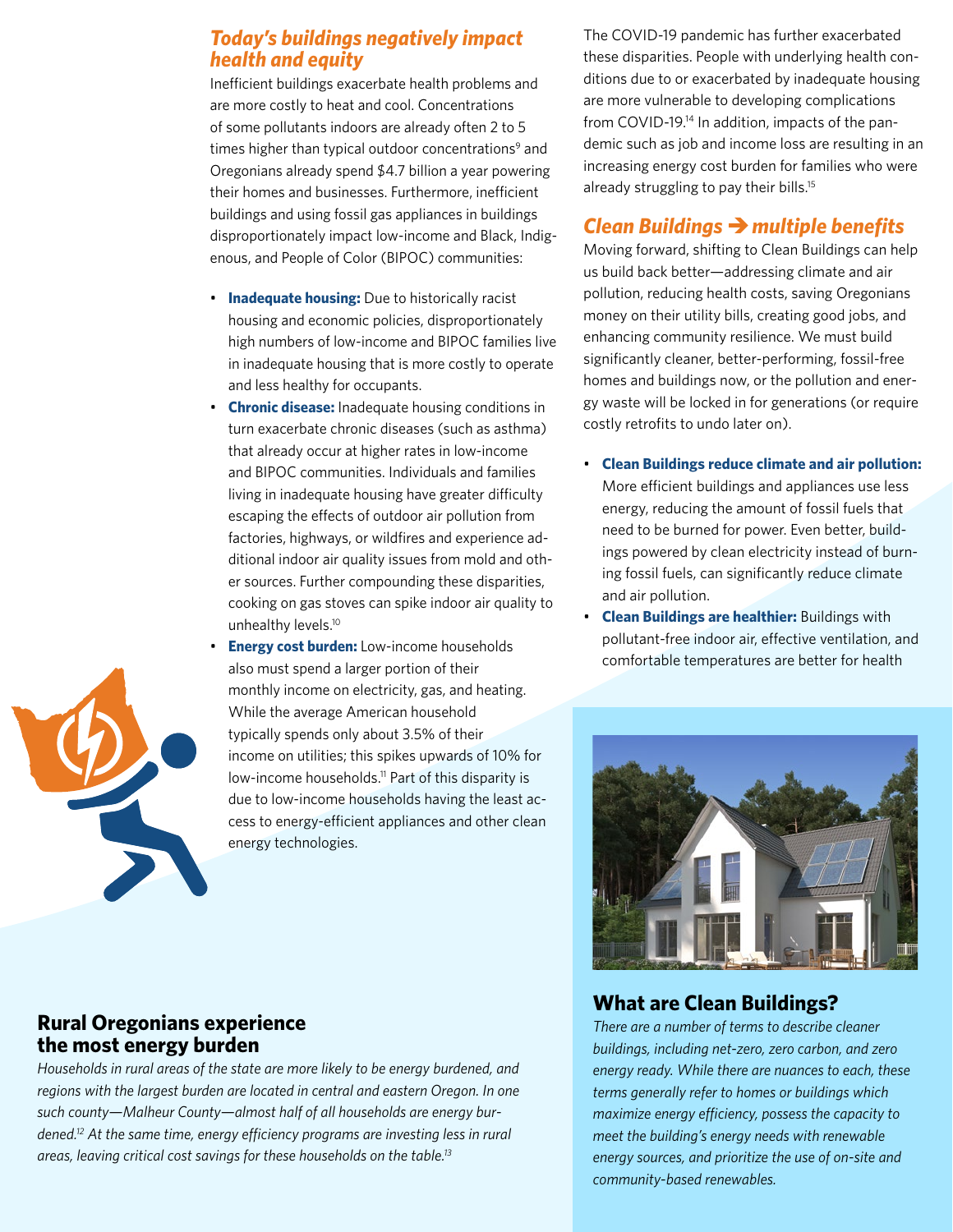

#### **Clean Buildings are possible**

*Pacific Crest Affordable Housing, a Bend, Oregon-based developer of housing for low-income seniors, set out to make a highly energy-efficient multifamily building to keep operating costs low and more predictable for its fixed-income residents. With the assistance of Energy Trust's Path to Net Zero initiative, the developer built a 26-unit project in Prineville—the Iron Horse Lodge—which exceeds Oregon energy efficiency code requirements by at least 40 percent and generates its own solar energy. With its energy-efficient features and solar power, the Iron Horse Lodge conservatively expects to save and generate enough energy to cut down on its annual expenses by more than \$9,000—which helps keep rents affordable for low-income seniors. In addition, the energy-efficient design helps keep monthly utility costs at a minimum for residents.16*

and productivity. Having no gas-burning appliances cuts down on pollution inside the home or building. Clean Buildings also keep outdoor air pollution, pollen, moisture, and noise out because of better insulation and windows. These benefits result in less sick days and reduced medical expenses.

- **Clean Buildings save Oregonians money**: More efficient buildings can save Oregonians money on their utility bills. For example, Oregon state agencies estimate that energy efficiency improvements such as improved heating, cooling, and weatherization in homes can save \$113 million per year in utility costs for low-income households.17 It is also much more cost effective to build Clean Buildings from the start than to retrofit buildings to try to recoup savings and benefits later.
- **Clean Buildings create good jobs:** More than 55,000 Oregonians work in clean energy jobs, with more than 80 percent employed by small businesses with 20 or fewer employees.<sup>18</sup> Energy efficiency

and renewable energy will be job recovery engines as we work to get our state's economy back on track from the COVID-19 pandemic. Investing in Clean Buildings can create family wage local jobs in construction, electrical, manufacturing, design, engineering, sales, and more. With the right workforce programs and incentives in place, these jobs can offer lifelines for low-income and Black, Indigenous, and People of Color (BIPOC) communities.

• **Clean Buildings are more resilient**: Buildings that generate the energy they need onsite can provide refuges in the midst of natural disasters or widespread power outages. Home hardening efforts also can make buildings more resilient in the face of storms and wildfires, which are predicted to continue to be even more intense over the coming years due to climate change.

## **Spotlight on energy efficiency**

*Energy efficiency has been a cornerstone of Oregon energy policy and planning. But, according to the Oregon Department of Energy, "energy efficiency is at a crossroads." "The region is no longer on track to meet its electricity energy efficiency goals for everything from greenhouse gas reductions to equity, and at the same time, Oregonians are recognizing and seeking co-benefits of energy efficiency."19 As a result, efforts to maximize energy efficiency moving forward are critical.* 

demand from electric vehicles and other electric applications and reduce the overall **and the second of the second** *Energy efficiency can contribute to desired outcomes around public health, equity, and climate change. Building energy efficiency is also an integral policy action to larger decarbonization efforts. For example, more efficient homes will demand less from the electricity grid, which can in turn help make room for the increasing* 

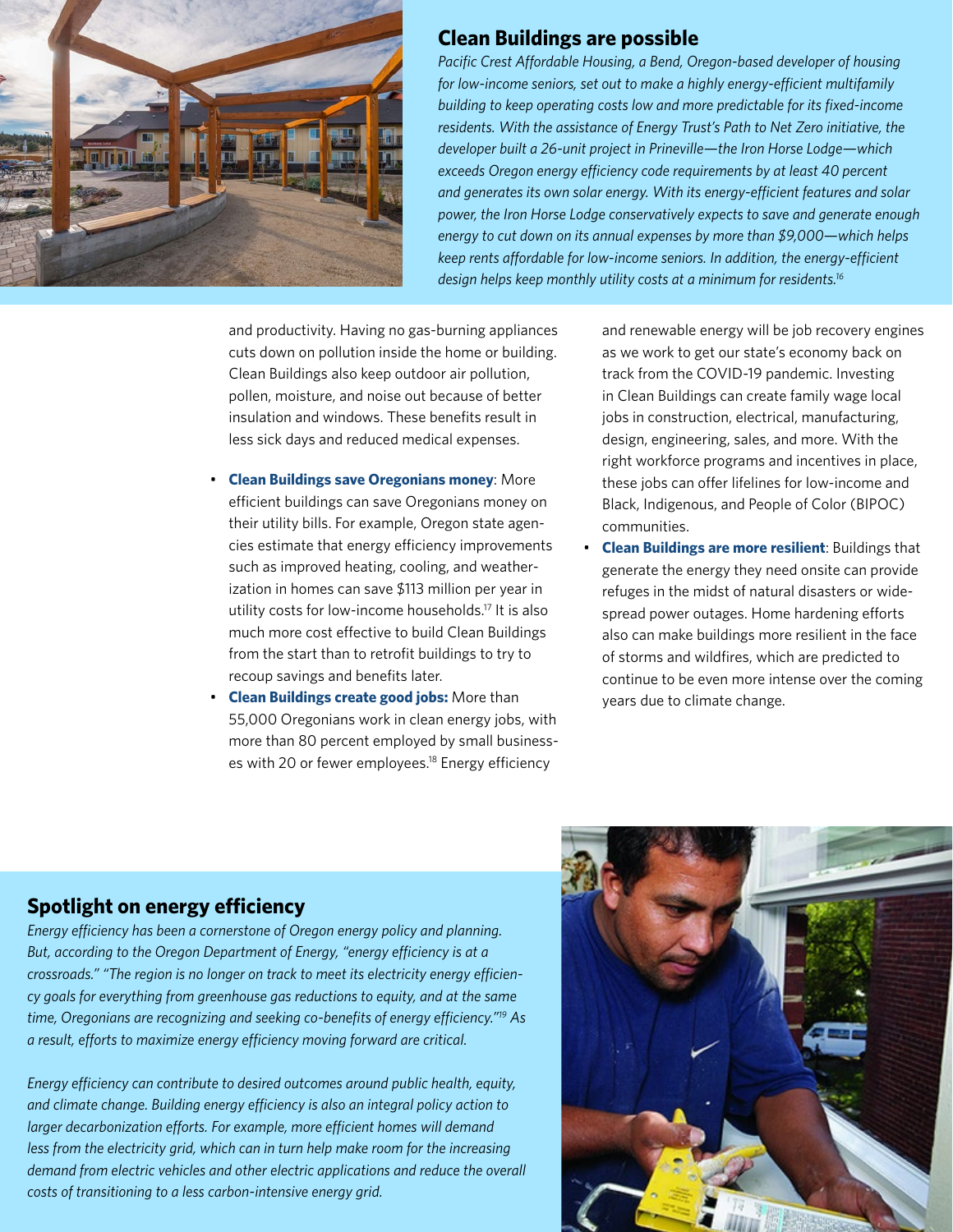

*Adapted from New Buildings Institute, 2020*

### *The fundamentals of decarbonizing buildings*

Reducing emissions in the built environment requires the following five foundational strategies:

- **Energy efficiency:** Using less energy to power our buildings continues to offer many of the most affordable ways to achieve cost savings and carbon reductions. In fact, energy efficiency is the cornerstone of a Clean Building. By ensuring energy efficiency savings, each of the next three foundations also become easier to meet.
- **Renewable energy**: Even efficient buildings need energy. But that energy can and should come from renewables like solar and wind that do not emit GHGs. Renewable energy can be provided by utilities, community solar, or through on-site sources. On-site generation of renewable energy (e.g. rooftop solar) can also help reduce energy bills and improve resilience.
- **Building electrification:** On-site combustion of fossil gas contributes to local pollution, GHG emissions, and indoor air quality issues. Building electrification aims to eliminate most, if not all, on-site combustion of fossil fuels by replacing traditional fossil gas applications (e.g. gas furnaces) in buildings with electric options (e.g. heat pumps). Significant cost savings can also accrue to new buildings that choose not to install gas infrastructure.20
- **Grid integration and storage:** Buildings need more or less power depending on the time and day. At the same time, renewable power genera-

tion can also be variable (e.g. less solar at night). Building design and operational improvements, as well as things like batteries and grid-integrated water heaters, can help align energy use with carbon free electricity sources while not overwhelming the grid.

**Embodied carbon:** Greenhouse gas emissions result from the mining, harvesting, processing, manufacturing, transportation and installation of building materials. These embodied carbon emissions from the building sector produce 11% of annual global GHG emissions.<sup>21</sup> Using more sustainable building materials and sourcing them from closer to where the building is constructed can help reduce the building sector's contribution to the climate crisis.

### *Oregon's policy toolbox for Clean Buildings*

Oregon has some policies in place to help move us towards cleaner buildings, but additional action is needed. Key tools in the policy toolbox include:

• **Energy-efficient building codes** can ensure new buildings and major renovations are built to be healthy, safe and efficient. The state has both a base building code and a voluntary "Reach code" that is supposed to provide for even more energy efficiency.22 Unfortunately, the state Building Codes Division under its former director failed to maximize the potential of these codes, stacking their advisory boards with industry interests and actively working to hold back local governments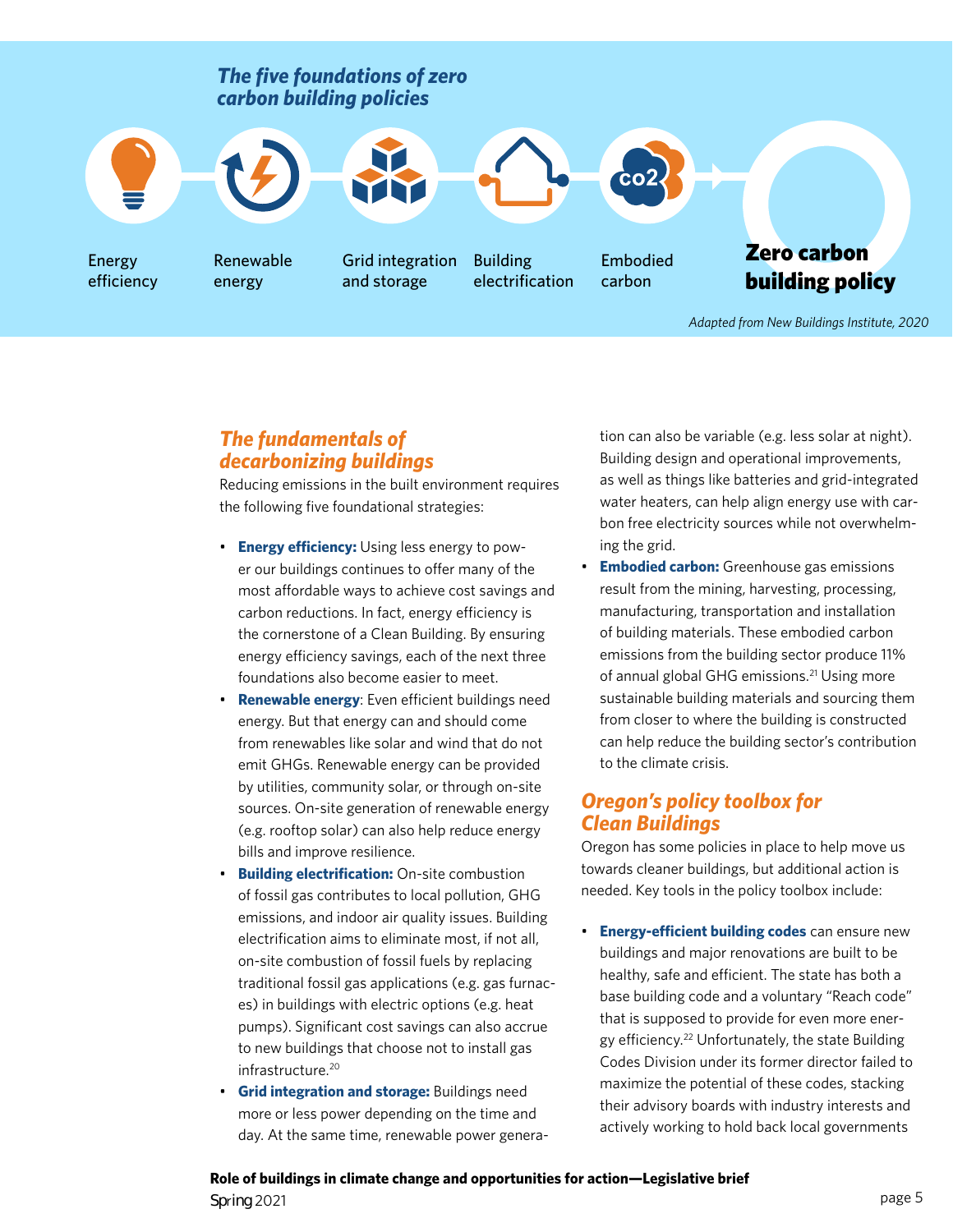from moving further and faster.<sup>23</sup> The Governor's Executive Order on climate change (EO 20-04) directs the Building Codes Division to make improvements to the codes over the next decade, but the Legislature can accelerate these improvements and fill in the gaps.

- **Appliance efficiency standards** require home and commercial appliances bought and sold are as energy efficient as possible. These standards save Oregonians money on their utility bills—to the tune of tens of millions of dollars per year. The Oregon Department of Energy (ODOE) updates appliance efficiency standards, but not on a consistent basis, which leaves our standards lagging behind other West Coast jurisdictions. In addition, they need legislative approval each time they try to make an update. The Governor's Executive Order on climate change (EO 20-04) directs ODOE to more regularly update the standards, but these updates still require legislative approval.
- **Financial incentives** (grants, loans, tax credits, rebates, etc.) can help building owners and renters improve energy efficiency with lighting, equipment, or weatherization upgrades; power their homes and businesses with renewable energy; and install grid-integrated appliances and storage systems. Oregon currently has a few programs that provide these incentives, but they are limited in reach (the Energy Trust of Oregon program is limited in geographic scope) and amount (ODOE's Solar + Storage Rebate program had only \$1.5 million to distribute). These incentives also can and should be better targeted to low-income communities and communities of color.
- **Renewable energy standards** that help clean up the power grid, ensuring buildings are powered with clean energy. Oregon has had a Renewable Portfolio Standard on the books, but it only gets us part of the way there. Seven other states, includings our neighbors to the north and south, have already leap-frogged us with standards that require

100% clean electricity by 2050 or earlier.

• **Additional policy tools** that could further Clean Buildings include: building performance standards that require energy-efficiency improvements for existing buildings; facilitating fuel switching from fossil gas to electric appliances; incentives/ requirements for home hardening efforts that protect homes from wildfires and also improve energy efficiency; as well as purchasing standards that encourage the use of more sustainable building materials.

#### *Conclusion*

In all of the policy efforts to decarbonize our buildings, communities most impacted by climate change, indoor and outdoor air pollution, energy burden, and housing instability—particularly low-income communities and BIPOC communities - must be prioritized. Safe and economical Clean Buildings are all the more important for these communities and policymakers must not leave any of these communities out, nor make it worse for any of these communities (e.g via gentrification). Some of the strategies policymakers can use to ensure these communities are front and center in Clean Buildings policy include:

- **Create and appoint advisory boards** that are representative of these voices
- **Allocate and prioritize program funding** (e.g. grants and loans) specifically for these communities
- **Ensure workforce programs and incentives** result in family-wage jobs for these communities
- **Design programs** to specifically protect and benefit these communities (e.g. differential rates for low-income utility customers)

Prioritizing Clean Building policies, investments, and incentives that benefit communities most impacted will ensure we not only reduce greenhouse gas emissions, but also truly build back better.

*The COVID-19 pandemic which has kept us inside, as well as the devastating wildfires that destroyed more than 4,000 homes across Oregon last year and filled our air with harmful smoke, give us an opportunity to appreciate the importance of our buildings and to rethink how we build more healthy, resilient, and equitable buildings and communities moving forward. Let's not squander the opportunity.* 

#### **— City Councilor Tonya Graham, Ashland, Oregon**

**Role of buildings in climate change and opportunities for action—Legislative brief** Spring 2021 **page 6**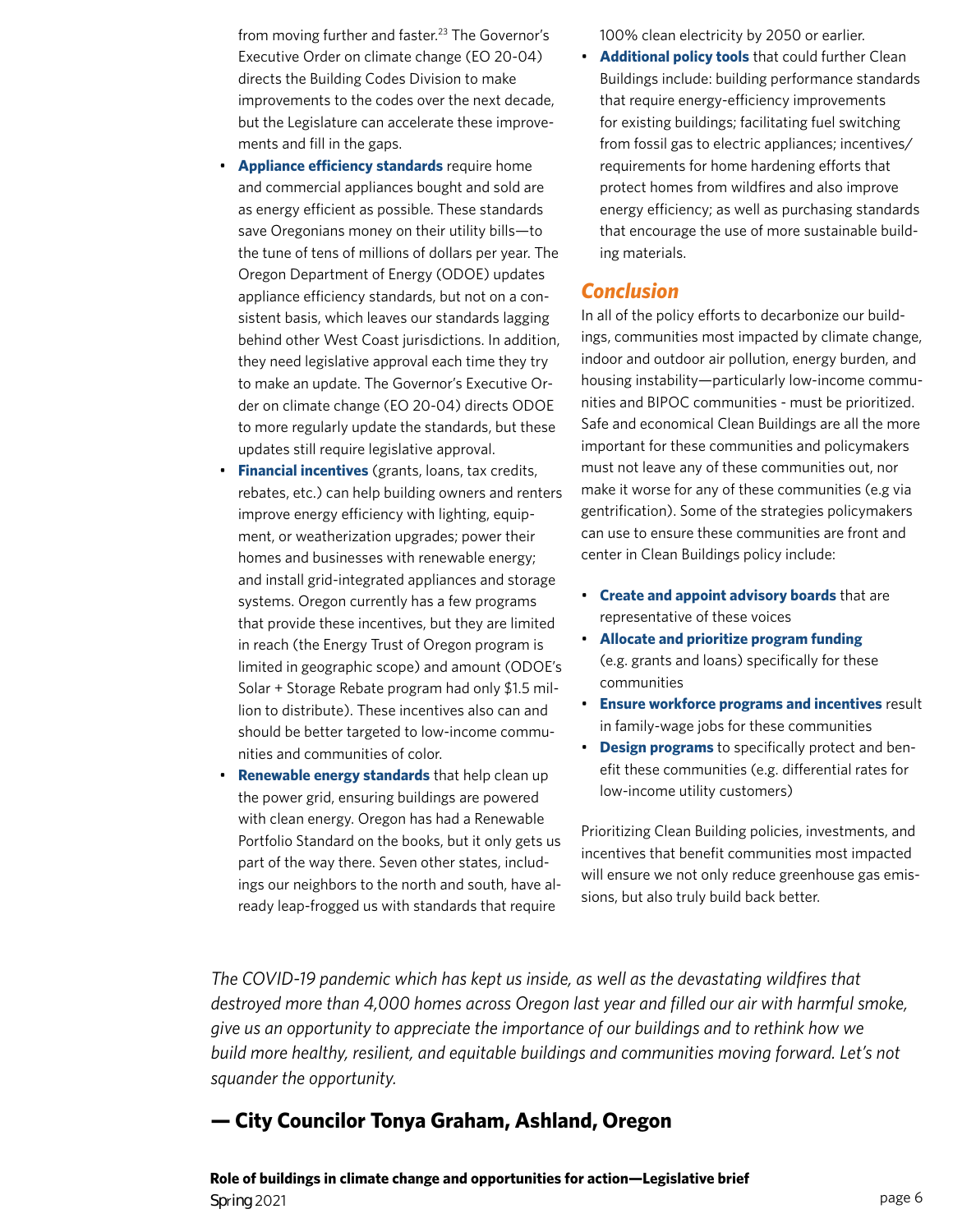## *Endnotes*

- 1 US Environmental Protection Agency. Report on the Environment - Indoor Air Quality. [https://www.](https://www.epa.gov/report-environment/indoor-air-quality) [epa.gov/report-environment/indoor-air-quality](https://www.epa.gov/report-environment/indoor-air-quality).
- 2 The residential sector accounts for 24.3% and the commercial sector accounts for 19.3% for a total of 43.6%. See Oregon Department of Energy, Energy by the Numbers. 2020 Biennial Energy Report, Chapter 1, Page 49, 53.
- 3 Oregon Department of Energy. 2020 Biennial Energy Report, Chapter 1, Page 49.
- 4 Zero Energy Ready Oregon Take Action Page. [https://www.zeroenergyreadyoregon.org/take-ac](https://www.zeroenergyreadyoregon.org/take-action)[tion](https://www.zeroenergyreadyoregon.org/take-action).
- 5 See DEQ's Oregon Greenhouse Gas Sector-Based Inventory Data: [https://www.oregon.gov/deq/aq/](https://www.oregon.gov/deq/aq/programs/Pages/GHG-Inventory.aspx) [programs/Pages/GHG-Inventory.aspx.](https://www.oregon.gov/deq/aq/programs/Pages/GHG-Inventory.aspx) In 2018, the residential and commercial sectors accounted for 21 million of the state's total emissions of 64 million MTCO2e, or 32%.
- 6 Oregon Department of Energy. 2020 Biennial Energy Report, Chapter 1, Page 25.
- 7 Oregon Department of Energy. 2020 Biennial Energy Report, Chapter 1, Page 51.
- 8 Oregon Department of Energy. 2020 Biennial Energy Report, Chapter 1, Page 52, 54.
- 9 US Environmental Protection Agency. Report on the Environment - Indoor Air Quality. [https://www.](https://www.epa.gov/report-environment/indoor-air-quality) [epa.gov/report-environment/indoor-air-quality](https://www.epa.gov/report-environment/indoor-air-quality).
- 10 Brady Seals and Andee Krasner. Health Effects from Gas Stove Pollution. https://rmi.org/ [insight/gas-stoves-pollution-health.](https://rmi.org/insight/gas-stoves-pollution-health/)
- 11 ACEEE. Lifting the High Energy Burden in America's Largest Cities: How Energy Efficiency Can Improve Low Income and Underserved Communities. April 2016. [https://www.aceee.org/sites/default/](https://www.aceee.org/sites/default/files/publications/researchreports/u1602.pdf) [files/publications/researchreports/u1602.pdf.](https://www.aceee.org/sites/default/files/publications/researchreports/u1602.pdf)
- 12 ODOE, PUC, OHCS. Reducing the Energy Burden in Oregon Affordable Housing [https://](https://www.oregon.gov/energy/Get-Involved/Documents/2018-BEEWG-Ten-Year-Plan-Energy-Burden.pdf) [www.oregon.gov/energy/Get-Involved/Docu](https://www.oregon.gov/energy/Get-Involved/Documents/2018-BEEWG-Ten-Year-Plan-Energy-Burden.pdf)[ments/2018-BEEWG-Ten-Year-Plan-Energy-Bur](https://www.oregon.gov/energy/Get-Involved/Documents/2018-BEEWG-Ten-Year-Plan-Energy-Burden.pdf)[den.pdf](https://www.oregon.gov/energy/Get-Involved/Documents/2018-BEEWG-Ten-Year-Plan-Energy-Burden.pdf). Page 24-25.
- 13 Oregon Department of Energy. 2020 Biennial Energy Report, Policy Briefs Page 224.
- 14 Vox. "The deadly mix of Covid-19, air pollution, and inequality, explained." April 11, 2020. [https://](https://www.vox.com/2020/4/11/21217040/coronavirus-in-us-air-pollution-asthma-black-americans) [www.vox.com/2020/4/11/21217040/coronavi](https://www.vox.com/2020/4/11/21217040/coronavirus-in-us-air-pollution-asthma-black-americans)[rus-in-us-air-pollution-asthma-black-americans.](https://www.vox.com/2020/4/11/21217040/coronavirus-in-us-air-pollution-asthma-black-americans)
- 15 Oregon Department of Energy. 2020 Biennial Energy Report, Policy Briefs, Page 213-214.
- 16 Energy Trust. [https://blog.energytrust.org/iron](https://blog.energytrust.org/iron-horse-lodge-keeps-housing-affordable-energy-efficient-low-income-s)[horse-lodge-keeps-housing-affordable-energy-ef](https://blog.energytrust.org/iron-horse-lodge-keeps-housing-affordable-energy-efficient-low-income-s)[ficient-low-income-seniors-prineville/](https://blog.energytrust.org/iron-horse-lodge-keeps-housing-affordable-energy-efficient-low-income-s)
- 17 ODOE, PUC, OHCS. Reducing the Energy Burden in Oregon Affordable Housing [https://www.oregon.](https://www.oregon.gov/energy/Get-Involved/Documents/2018-BEEWG-Ten-Year-Plan-Energy-Burden.pdf) [gov/energy/Get-Involved/Documents/2018-BEE-](https://www.oregon.gov/energy/Get-Involved/Documents/2018-BEEWG-Ten-Year-Plan-Energy-Burden.pdf)[WG-Ten-Year-Plan-Energy-Burden.pdf](https://www.oregon.gov/energy/Get-Involved/Documents/2018-BEEWG-Ten-Year-Plan-Energy-Burden.pdf).
- 18 E2. Clean Jobs in Oregon 2019. [https://e2.org/re](https://e2.org/reports/clean-jobs-oregon-2019/)[ports/clean-jobs-oregon-2019/](https://e2.org/reports/clean-jobs-oregon-2019/).
- 19 Oregon Department of Energy. 2020 Biennial Energy Report, Policy Briefs, Page 242. See also pages 125-138.
- 20All-Electric New Homes: A Win for the Climate and the Economy. [https://rmi.org/all-electric-new](https://rmi.org/all-electric-new-homes-a-win-for-the-climate-and-the-economy)[homes-a-win-for-the-climate-and-the-economy/](https://rmi.org/all-electric-new-homes-a-win-for-the-climate-and-the-economy).
- 21 Architecture 2030. [https://architecture2030.org/](https://architecture2030.org/new-buildings-embodied/) [new-buildings-embodied/](https://architecture2030.org/new-buildings-embodied/).
- 22 Oregon Department of Energy. 2020 Biennial Energy Report. Energy 101: Codes and Standards. Page 130-134.
- 23 Street Roots. Homebuilders Stall Oregon Climate Goals. [https://www.streetroots.org/](https://www.streetroots.org/news/2020/11/11/homebuilders-stall-oregon-climate-goals ) [news/2020/11/11/homebuilders-stall-oregon-cli](https://www.streetroots.org/news/2020/11/11/homebuilders-stall-oregon-climate-goals )[mate-goals.](https://www.streetroots.org/news/2020/11/11/homebuilders-stall-oregon-climate-goals )